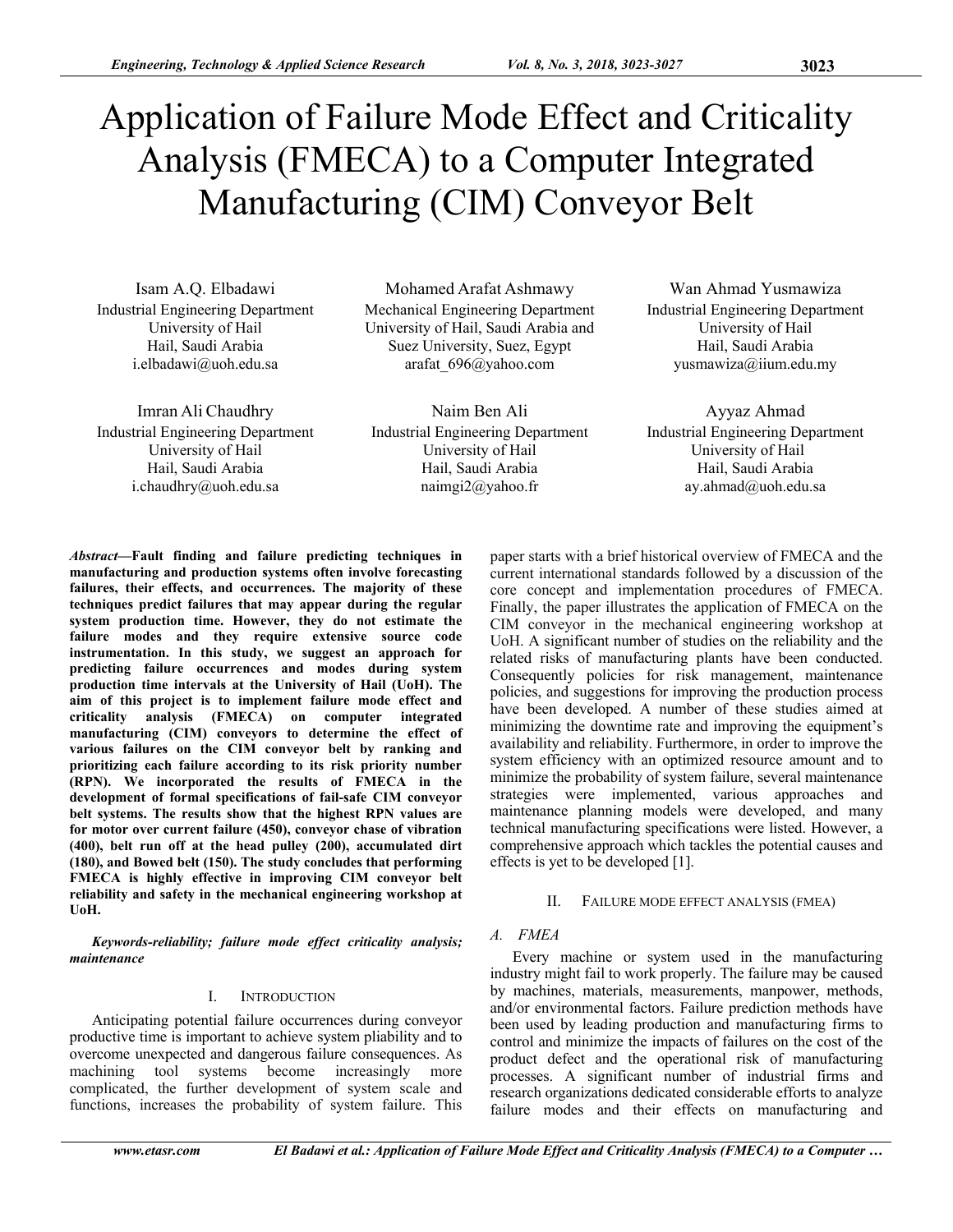production systems. An important model was developed by the National Aeronautics and Space Administration (NASA) in which they used a number of reliability practices in several space programs such as Viking, Galileo, Apollo, and Voyager to analyze the failure mode behavior of their systems [2]. According to NASA, FMEA is a proactive quality tool for evaluating potential failure modes and their causes. FMEA helps in prioritizing the failure modes, recommending corrective measures for the avoidance of catastrophic failures and, therefore, improving the quality of the manufacturing and production processes. The objectives of FMEA include understanding the criticalities and dependencies of all types of systems as well as facilitating the evaluation of process manipulation options to achieve high level of system reliability.

# *B. Failure Modes Effects and Criticality Analysis (FMECA)*

FMECA methodology is an advanced level of FMEA designed to assess the risk associated with all failure modes. The objective of FMECA is to design maintenance procedures required to eliminate points of failures as well as any catastrophic or critical consequence of such failures. The fundamental purpose is to initiate actions that reduce the likelihood of failure in the process. In 1965, the American aerospace manufacturer, Grumman, developed FMECA to identify the potential failures of the manipulation system of the flight vehicles powered by jet engine. The severity (S), occurrence (O) and detectability (D) of the failure effect can be analyzed and quantified to evaluate the risk associated with the potential problems identified through the analysis.

- Severity. A value of 1 stands for an extremely low severity while a value of 10 stands for an extremely high severity as shown in Table I.
- Occurrence is related to number of the preventive actions taken for the respective potential failure causes. The assessment of the probability for the occurrence of a potential failure cause is carried out while considering all listed preventive actions. A value of 10 is assigned, if it is likely that the potential failure cause will occur. A value of 1 is assigned for a very improbable potential failure cause. Thus, the O assessment makes a statement concerning the quantity of defective components remaining in an entire batch of a certain product [3] (see Table I).
- Detection is correlated to the actions taken to detect the respective potential failure causes. A value of 10 is assigned if no detection actions are mentioned whatsoever. A value of 1 is assigned, if the probability for the detection of the failure before the delivery to the customer is very high. Thus, the D assessment makes a statement concerning the quantity of undetected, defect components in an entire batch of a certain product as shown in Table I.

In FMECA, risk is assessed with a value called risk priority number (RPN). RPN value is the quantitative measure in FMECA and is used to compare, analyze, and prioritize failures. These are important in order to suggest proper solutions and corrective maintenance procedures. RPN is calculated by multiplying Severity, Occurrence, and Detectability as shown in (1).

$$
RPN = S \times O \times D \tag{1}
$$

As shown in Table I, the highest RPN value is 1000 which indicates the most dangerous failure and the lowest RPN value is 1 which indicates an unnoticeable failure, a failure that would be solved before the customer notices.

TABLE I. RPN SCALE

|                         | <b>How Severe</b><br>would the<br>impact be?           | How likely is it to<br>happen? |                                                                           | <b>How detectable</b><br>is the problem?                                               | What is the<br>RPN?         |                                                                                                  |
|-------------------------|--------------------------------------------------------|--------------------------------|---------------------------------------------------------------------------|----------------------------------------------------------------------------------------|-----------------------------|--------------------------------------------------------------------------------------------------|
| strategy                | Reduce the<br>severity of<br>failure effects           | Reduce the failure<br>rate     |                                                                           | Increase the<br>detection rate of<br>failure during the<br>failure process             |                             |                                                                                                  |
|                         | <b>Severity Risk</b><br>(S)                            | Occurrence<br>$\mathbf{(O)}$   |                                                                           | <b>Detectability</b><br>(D)                                                            | $RPN = S \times O \times D$ |                                                                                                  |
| 10                      | Serious safety<br>hazards without than 1 in<br>warning | More<br>$\mathfrak{D}$         | Very<br>High:<br>failure<br>evitable                                      | Absolute<br>uncertainty:<br>cannot detect the<br>problem                               | 1000                        | Most<br>dangerous                                                                                |
| 9                       | Hazard with<br>warning                                 | $1$ in $3$                     | Very<br>high                                                              | Very remote                                                                            | 729                         |                                                                                                  |
| 8                       | Very high                                              | $1$ in $8$                     | High                                                                      | Remote                                                                                 | 512                         |                                                                                                  |
| 7                       | High                                                   | $1$ in $20$                    | High                                                                      | Very low                                                                               | 343                         |                                                                                                  |
| 6                       | Moderate                                               | $1$ in $80$                    | Moderate                                                                  | Low                                                                                    | 216                         |                                                                                                  |
| 5                       | Low                                                    | $1$ in $400$                   | Moderate                                                                  | Moderate                                                                               | 125                         |                                                                                                  |
| $\overline{\mathbf{4}}$ | Very low                                               | $1$ in<br>2000                 | Moderate                                                                  | Highly moderate                                                                        | 64                          |                                                                                                  |
| 3                       | Minor                                                  | $1$ in<br>15000                | Low                                                                       | High                                                                                   | 27                          |                                                                                                  |
| $\overline{2}$          | Very minor                                             | $1$ in<br>150000               | Low                                                                       | Very high                                                                              | 8                           |                                                                                                  |
| 1                       | None-No<br>effect:<br>customer might<br>not notice it  | $1$ in<br>1500000              | Remote:<br>Rare<br>event, no<br>data of<br>such<br>failure in<br>the past | Almost Certain:<br>(Automation),<br>current system<br>certainly detects<br>the failure | 1                           | No one<br>would<br>notice:<br>failure<br>would be<br>solved<br>before the<br>customer<br>notices |

# *C. FMECA Standards*

There is a number of published guidelines and standards for the requirements and recommended reporting format of FMEAs and FMECAs [4]. Some of the main published standards for this type of analysis include SAE J1739and MIL-STD-1629A. In addition, many industries and companies have developed their own procedures to meet the specific requirements of their products or processes [5].

- MIL-STD 1629 Procedures for performing failure mode and effect analysis.
- IEC 60812 Procedures for failure mode and effect analysis (FMEA).
- BS 5760-5 Guide to failure modes, effects and criticality analysis (FMEA and FMECA).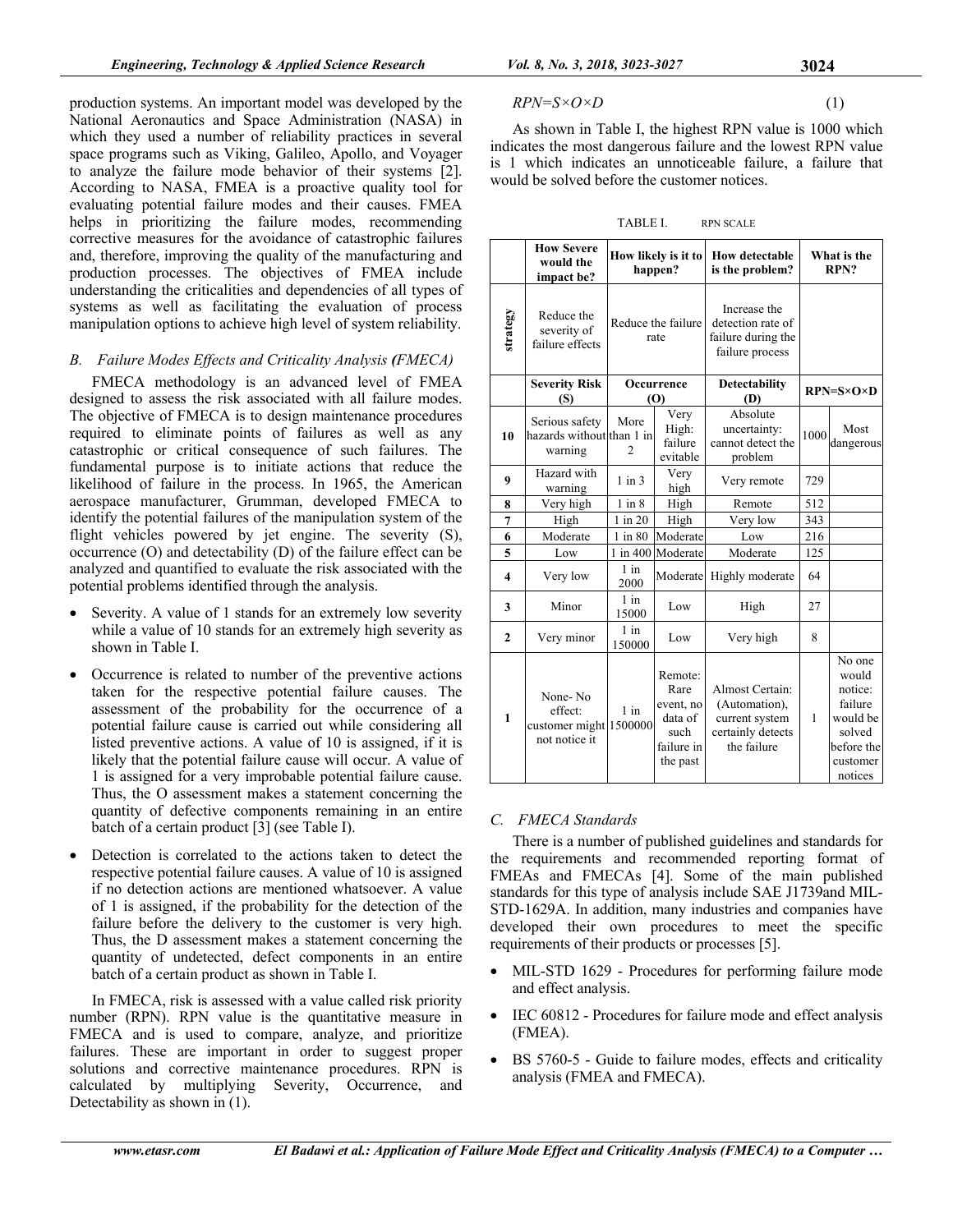- SAE ARP 5580 Recommended failure modes and effects analysis (FMEA) practices for non-automobile applications [6].
- SAE J1739 Potential Failure Mode and Effects Analysis in design (Design FMEA) and potential failure mode and effects analysis in manufacturing and assembly processes (Process FMEA) and effects analysis for machinery (Machinery FMEA) [7].
- *D. Benefits of FMECA*  FMECA allows:
- High degree of complexity.
- Uniform quantification of risk.
- Results to be correlated directly with actual risks.
- Easy modeling of the effect of various methods of mitigation/detection on risk.
- Implementation of a well-documented record of improvements from corrective actions.
- Acquiring information useful in developing test programs and in-line monitoring criteria.
- Obtaining historical information useful in analyzing potential product failures during the manufacturing process.
- Obtaining new ideas for improvements in similar designs or processes.

# *E. Types of FMECA*

FMECA can be classified into three main types as shown in Figure 1.



Fig. 1. FMECA types

# III. STUDY OBJECTIVES

This study employed FMECA techniques to minimize the failure mode of the CIM conveyor in the mechanical engineering workshop at the UoH. The study aims at providing CIM users with a general background about the techniques available for failure effects analysis and their maintainability analysis, reliability prediction and safety analysis. This paper proposes a risk based maintenance method, which relies on regular and automatic update of risk analyses of the equipment including the equipment failure history. The method provides up-to-date information about the equipment's risks.

# IV. PREVIOUS WORK

Authors in [8], presented risk in early design phase (RED) as a new method to introduce information about dysfunction during design phase of functionalities based on the following points:

- The storage of breakdown events, (system breakdown database)
- Matrix linking parts and functions, (system components function and relationship)
- Translation of parts breakdown into risks of functional failure and database update. Risk pooling of system breakdown and system components failure.

Later, they added an inspection module to improve maintenance operations schedule and to minimize failure risk by developing an optimal inspection strategy. They also pointed out the impact of the risk formalism on the assessment of occurrence, consequences and then the judgment of risk level. These results highlight the need for improving the quality of risk analyses.

In [9], authors made a synthesis of 25 risk based maintenance (RBM) methods, presented their steps and described their main drawbacks. In particular they presented Khan and Haddara's RBM process. They provided detailed description of each step as well as the factors affecting the quality of risk analysis evaluations. Three major factors and their related contributors were highlighted. Authors in [10] used the FMEA method to study the reliability of a wind turbine (WT) system, using a proprietary software reliability analysis tool. They compared the quantitative results of an FMEA and reliability field data from real wind turbine systems and their assemblies. Their results may be useful for future WT designs. Authors in [11] argue that a proper use of process Failure Modes and Effects Analysis (PFMEA) could be of a great importance for the automotive industry. Authors in [12] described the application of FMECA in Toshiba bulb factory in Monfiya, Egypt. They found that FMECA is an efficient technique for reducing the chances of catastrophic failures. The application of FMECA also helped to increase the reliability and availability of the machines in the factory. Authors in [13] devised an effective tool for solving the problems related to the quality of the manufacturing process through the application of FMECA. They identified and eliminated the problems they encountered during the manufacturing process of a cylinder head in an internal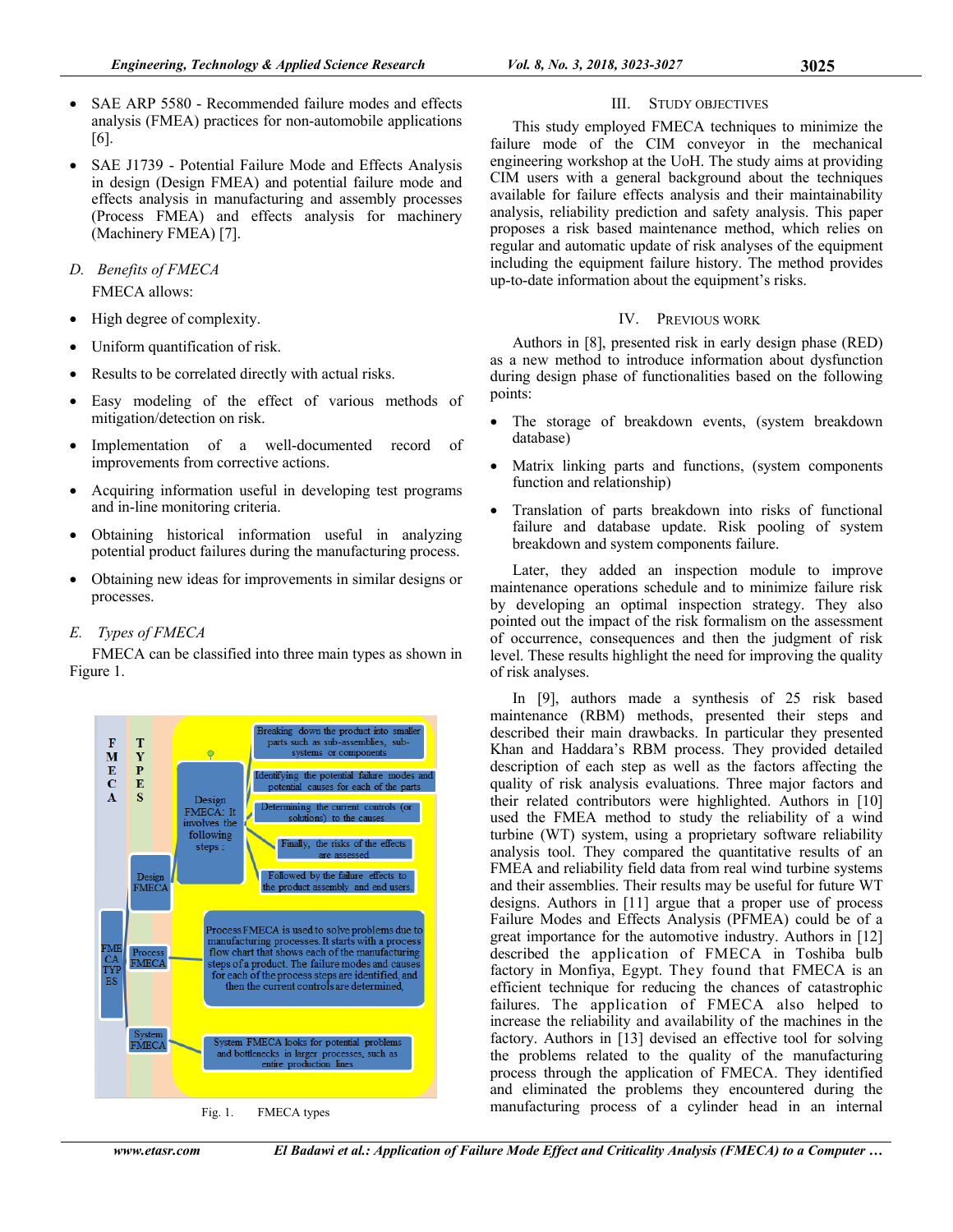combustion engine. However, the value of introducing FMECA to evaluate the reliability and to improve the maintenance process of the CIM conveyor belt in an academic setting is still under-researched. Thus, this study fills an important gap in this field.

## V. RESEARCH METHODOLOGY

## *A. Conveyor Belt*

The conveyor system is part of the learning production system used in the workshops of the Mechanical Engineering department at the University of Hail. The conveyor consists of a feed belt and a rotary table. When students practice hands-on processing, the feed belt transports objects placed on its left end from the CIM robot to the right side of the assembly station. The belt has a bar code reader and photo-electric cells, which signal when an object arrives at its ends. Controlling the motion of conveyor belt is synchronized with a CIM robot and may be switched on and off: it has to be ON while waiting for a new object and has to be switched OFF when an object is at the end of the belt. The conveyor belt is used as a means to transport material from one station to another. A description of the conveyor belt is illustrated in Figure 2, and a brief of list of the specifications is provided in Table II. The conveyor belt either runs empty (while waiting for an object to be placed on it) or transports an object.

TABLE II. CONVEYOR BELT SPECIFICATIONS

| Parameter                          | Value | Unit |
|------------------------------------|-------|------|
| Motor drive                        | 2.5   | HP   |
| Belt width                         | 40    | cm   |
| Assembly line length               | 6.4   | m    |
| Belt speed                         | 29    | cm/s |
| Assembly line height               | 87    | cm   |
| Control pad height                 | 130   | cm   |
| Distance between each work station | 1.5   | m    |



Fig. 2. Conveyor belt diagram and dimensions

# *B. Utilizing FMECA*

The methodology of this study utilizes FMECA according to the following sequence: FMECA scope, FMECA analysis, FMECA ranking, FMECA RPN calculations, FMECA verification, FMECA report . A detailed framework is illustrated in Figure 3. Data were collected and organized in a fishbone diagram as shown in Figure 4.The failure modes and their causes were identified for the conveyor belt. The three key indices (Severity, Occurrence and Detection) we reassessed and their analysis was carried out with the help of FMECA Worksheet. Finally, the necessary corrective actions were recommended.

# *C. Ishakawa Fishbone Analysis*

The CIM conveyor belt was monitored for a total of 45 hours (3 hours a week over the period of 15 weeks). 100 failures were detected and categorized through Ishakawa fishbone analysis. The study found that the material type and property have the highest effect on the conveyor belt failures, while the method has the lowest. We investigated the list of conveyor belt failures in the Ishakawa fishbone and categorized them into a technical classification list as shown in Figure 5. We found that 45% of failures were caused by the belt of the conveyor and 2 percent by the robot alignments as shown in Figure 5.



Fig. 3. FMECA framework



Fig. 4. Conveyor belt failures Ishakawa fishbone